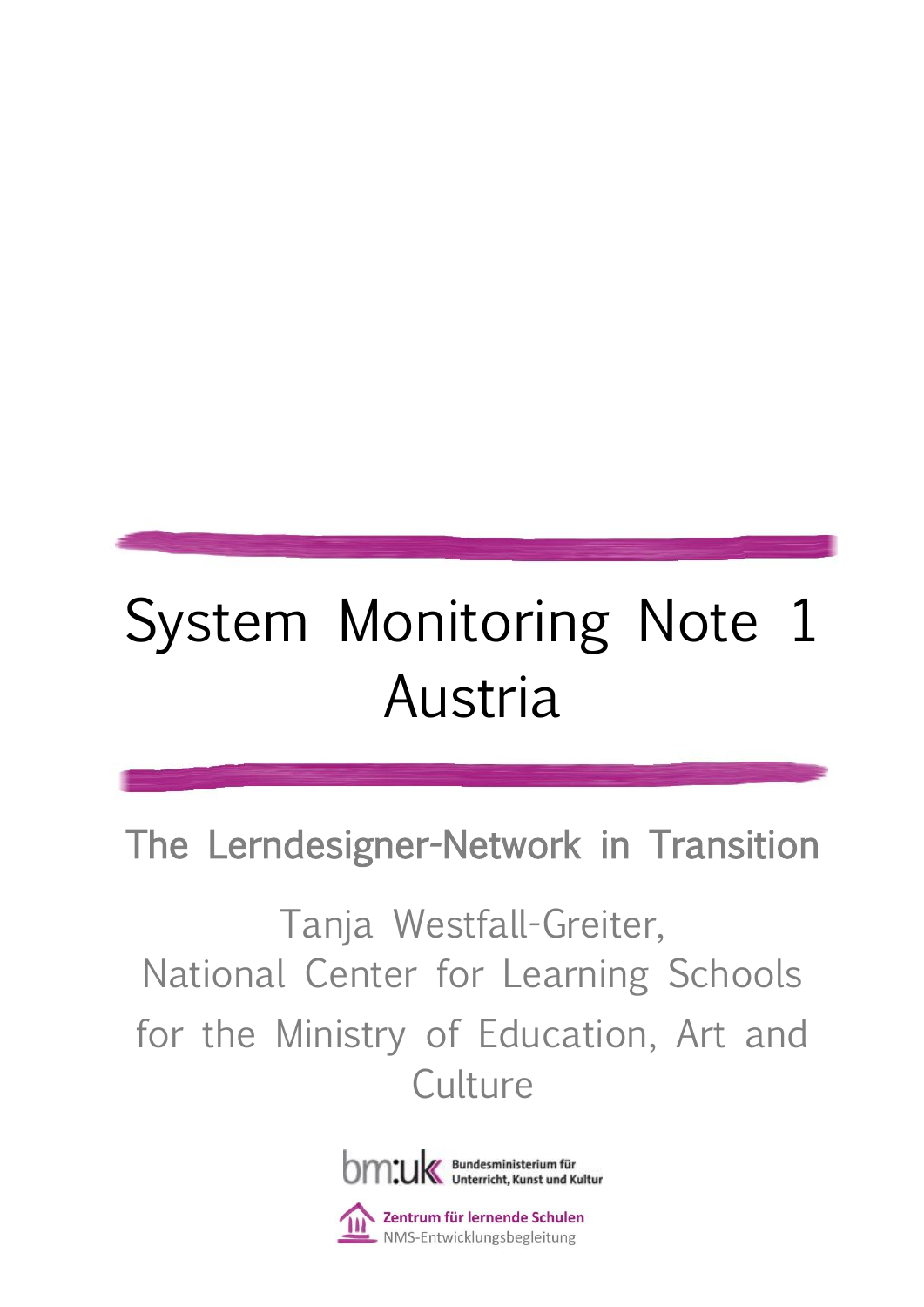## **Contents**

| 1. The Change Agent Initiative "Lerndesigner-Network" in Austria's Lower Secondary School Reform. 2 |
|-----------------------------------------------------------------------------------------------------|
|                                                                                                     |
|                                                                                                     |
|                                                                                                     |
|                                                                                                     |
|                                                                                                     |
|                                                                                                     |
|                                                                                                     |
|                                                                                                     |
|                                                                                                     |
|                                                                                                     |
|                                                                                                     |
|                                                                                                     |
|                                                                                                     |
|                                                                                                     |
|                                                                                                     |
|                                                                                                     |
|                                                                                                     |
|                                                                                                     |
|                                                                                                     |
|                                                                                                     |
|                                                                                                     |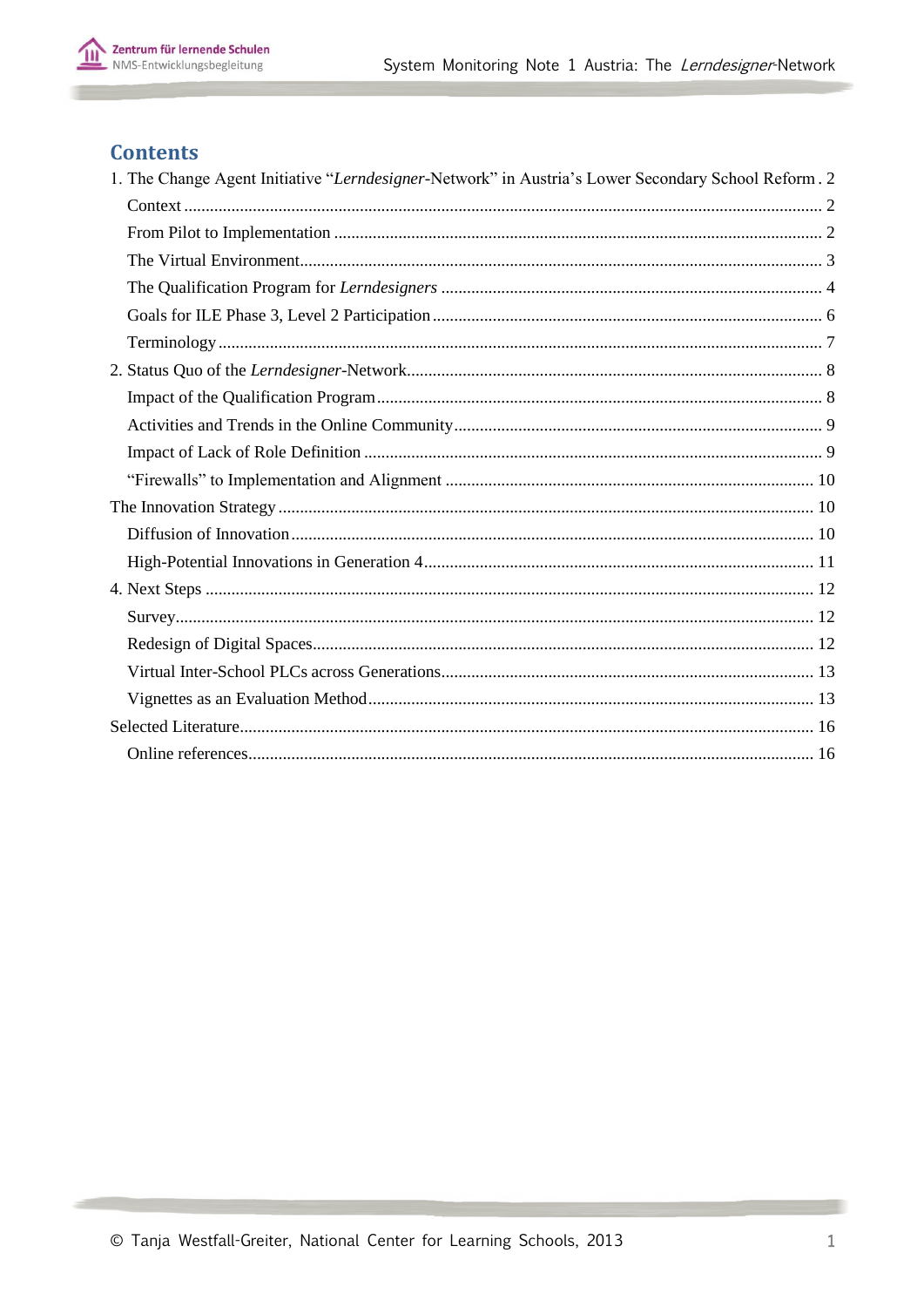# <span id="page-2-0"></span>1. The Change Agent Initiative "Lerndesigner-Network" in Austria's Lower Secondary School Reform

# <span id="page-2-1"></span>**Context**

As reported in Austria's *System Note* for Phase 3 of the OECD's Innovative Learning Environments project, a new teacher leadership role, "*Lerndesigner*", was initiated in the Austrian school system as part of the lower secondary school reform, *Neue Mittelschule* (NMS). *Lerndesigners* are teacher leaders with specific expertise in areas of curriculum and instructional development ("*Lerndesign*") related to the reform goals of equity and excellence. Ideally *Lerndesigners* act as change agents in a shared leadership dynamic with school principals and other teacher leaders (subject coordinators, school development teams, etc.). The rationale for working with, qualifying and networking change agents was clear and focused: effective school reform occurs on the school level and change agents require networking and communities of practice in the context of school reform (Schley et al 2009).

The effectiveness of *Lerndesigners* as change agents in a teacher leadership role depends to a significant degree on the culture and leadership in their schools. Although school autonomy is relatively restricted in Austria (Schratz & Westfall-Greiter 2010), the mental model behind the NMS reform pilot was one of diversity rather than uniformity. This diversity reflects the general tendency of schools to think and act locally, rooted in the federalist structure of compulsory education in Austria. For the NMS, which was mandated in April of 2012, general regulations, curricula and standards are centralized at the federal level while school administration, inspection and development are governed on the state provincial (*Bundesland)* level. Players in school development include local town councils, district school inspectors, school inspectors as well as *Pädagogische Hochschulen* which provide federally funded school development services and continuing education for teachers. Budgets for school-specific staff development are also allocated to and administered by the *Pädagogische Hochschulen*.

Typically Austrian schools have a flat hierarchy and school culture is dominated by the autonomy-parity pattern (Lortie 1975). As a result, the teacher leadership role of the *Lerndesigner* was a massive system intervention which continues to be met with some resistance in each new generation of NMS. Nonetheless, the *Lerndesigners* were and are important change agents for school reform. Each *Lerndesigner* creates his or her own role in the context of his or her school through processes of roletaking and role-making. The *Lerndesigners* are also not alone. As a result of educational reform efforts throughout the system, several new teacher leadership roles have emerged since 2008 which have had an impact on the social architecture of the schools. In the NMS these include contact persons or coordinators with specific agendas required by the Ministry (eLearning, gender issues, culture and arts programming, standards and school quality) as well as school development team members and learning coaches or NMS coordinators required on the *Bundesland* or school level. Compensation for the roles varies according to whether it is regulated by union agreements and/or legislation.

Of these teacher leaders, *Lerndesigners* are the most visible, in part due to their two-year qualification program comprising national networking events and symposia, but also due to their name. "*Lerndesign*" was a new word that received some media attention early on and has become part of NMS everyday vocabulary on all system levels.

# <span id="page-2-2"></span>From Pilot to Implementation

With the NMS mandate of April 2012, the reform pilot came to an end and a new phase of reform implementation began with the 2012/13 school year. The National Center for Learning Schools ("CLS") was established by the Ministry of Education, Culture and Arts for the purpose of guiding system development during the implementation. Two central objectives of the CLS include sustaining and fostering school networks and communities of practice as well as continuing to develop and support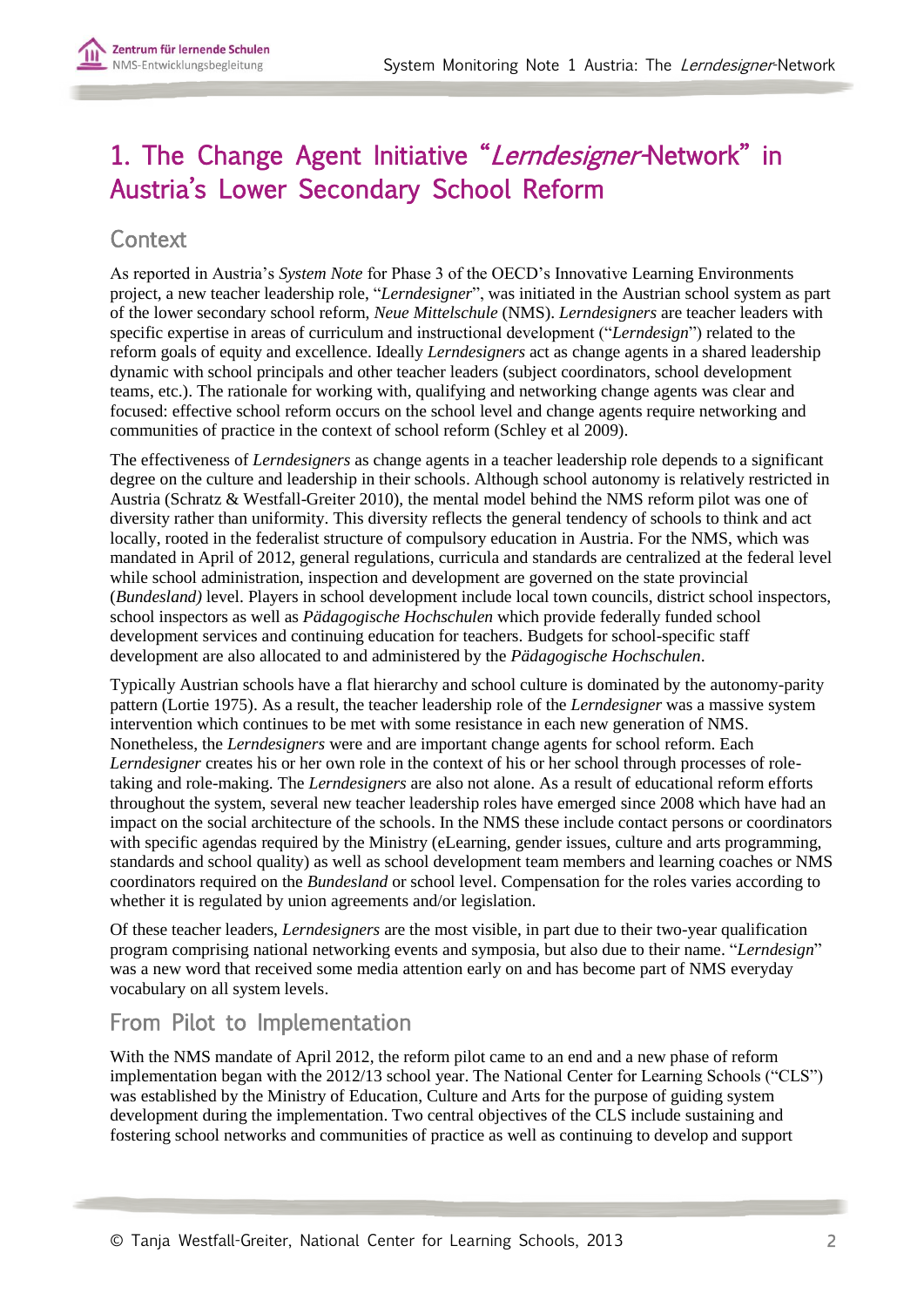

*Lerndesigners* as change agents through qualification programs, symposia and networking. The broad guiding question for CLS is, "How can we sustain and spread innovation in the implementation phase?"

As the timeline below shows, four generations of pilot schools began under piloting conditions. The NMS implementation began in 2012/13, in the middle of Generation 4's program. The transition from pilot to implementation seems to have been relatively easy for this generation, whereas Generations  $1 - 3$ struggled to adapt the new imposed changes more or less willingly. Generation 5 began with the implementation, which means there was clarity and stability for their development from the beginning.



|                      | G1             | G <sub>2</sub>                                                                                                  | G <sub>3</sub> | G <sub>4</sub> | G <sub>5</sub> | G <sub>6</sub> |
|----------------------|----------------|-----------------------------------------------------------------------------------------------------------------|----------------|----------------|----------------|----------------|
|                      | 2008/09        | 2009/10                                                                                                         | 2010/11        | 2011/12        | 2012/13        | 2013/14        |
| Vienna               |                | 22                                                                                                              | 2              |                | 47             | 49             |
| Lower Austria        | -              | 45                                                                                                              | 3              | 28             | 72             | 49             |
| Burgenland           | 9              | 19                                                                                                              |                | 8              | 4              | 1              |
| <b>Styria</b>        | 30             | 5                                                                                                               | $\overline{2}$ | 16             | 55             | 60             |
| Carinthia            | 4              | 19                                                                                                              | 13             | 9              | 6              | 4              |
| <b>Upper Austria</b> | $\overline{1}$ | 21                                                                                                              | 26             | 29             | 49             | 52             |
| Salzburg             | -              | 10                                                                                                              | 5              |                | 13             | 15             |
| <b>Tirol</b>         | -              | 8                                                                                                               | 25             | 24             | 17             | 24             |
| Vorarlberg           | 23             | 28                                                                                                              |                |                | 1              |                |
| Total                | 67             | 177<br>$\overline{1}$ $\overline{1}$ $\overline{1}$ $\overline{1}$ $\overline{1}$ $\overline{1}$ $\overline{1}$ | 76<br>$\sim$   | 114            | 264            | 254            |

The NMS Generations by *Bundesland*

## <span id="page-3-0"></span>The Virtual Environment

Beyond face-to-face events, communication and feedback occur online, a strategy which has been developed closely with Thomas Nárosy of Education Group, a private company contracted by the Ministry to provide digital infrastructure and system development initiatives in the field of eLearning,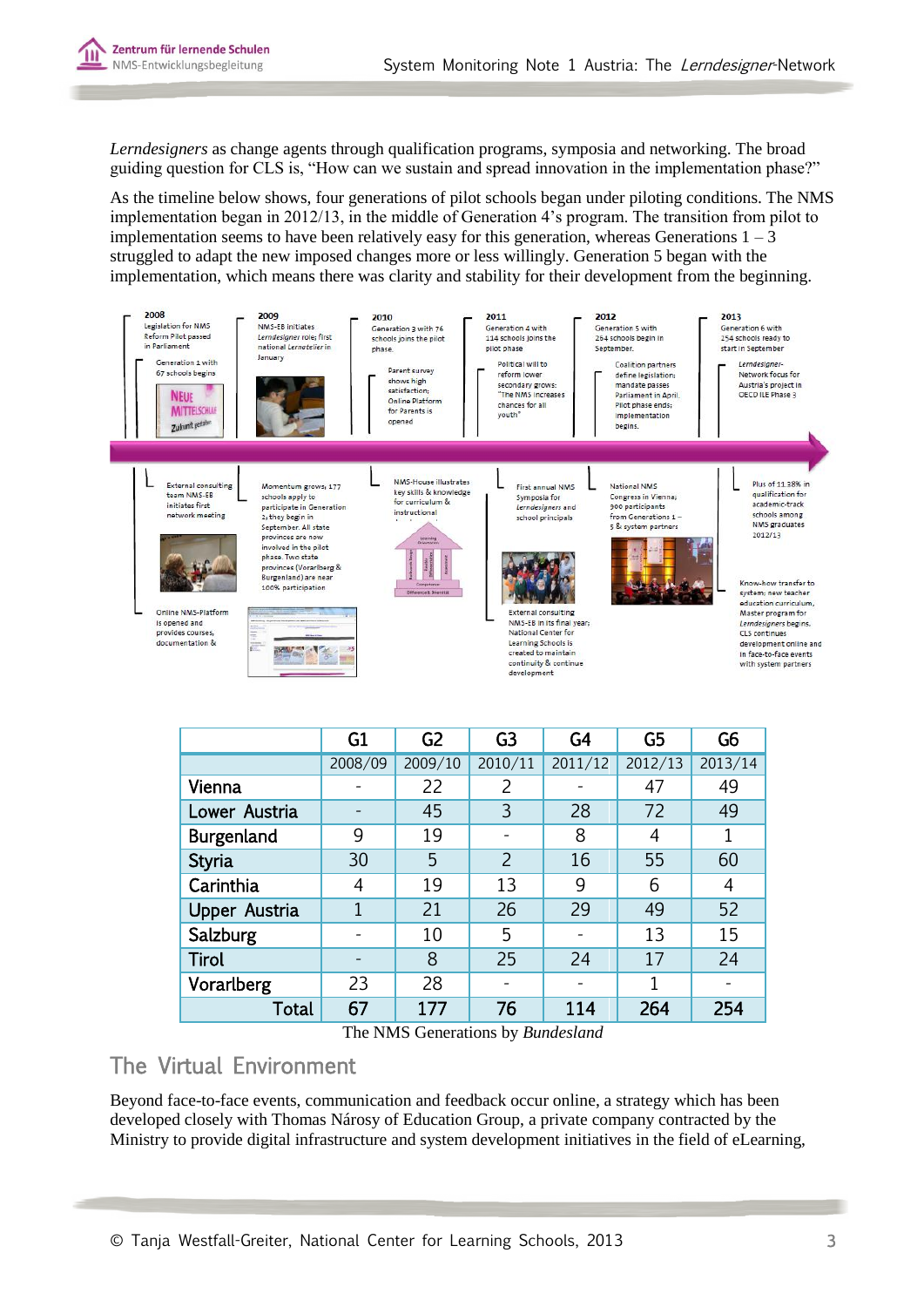

digital media and digital competence. The NMS development is supported by an online platform, [www.nmsvernetzung.at](http://www.nmsvernetzung.at/) comprising some 200 eduMoodle courses which is operated by the National Center for Virtual Teacher Education (Onlinecampus VPH) in cooperation with CLS. In addition, the NMS Online Library, [www.nmsbibliothek.at,](http://www.nmsbibliothek.at/) was implemented in autumn 2012 and serves as a portal for NMS-related resources, including dissemination of the newest resources for curriculum and instructional developed by CLS, a biweekly newsletter for school principals and insights into the NMS experience through personal anecdotes and a series of online events and publications called "NMS Insights" (*NMS-Einsichten*) conducted by Onlinecampus VPH.

The "Meta-Course", the virtual networking and learning space for all *Lerndesigners,* is located at [www.nmsvernetzung.at.](http://www.nmsvernetzung.at/) This space is closed to visitors so that *Lerndesigners* can safely exchange ideas and receive feedback on their development work. The goals with this designated digital space were to:

- Connect *Lerndesigners* across generations
- Promote exchange, learning and development
- Foster identity
- Provide a location for materials
- Enable direct communication between the national development team and *Lerndesigners*
- Provide up-to-date information
- Conduct intraschool PLC work

Both the platform and the portal have grown so rapidly that they have become difficult to manage and navigate. As this *Monitoring Note* is being written, the Online Library Team at CLS is redesigning the library to make it more navigable, useful and manageable.

The advantages of the Meta-Course for *Lerndesigners* were already clear in the pilot phase. It enables communication, exchange, regular contact, access to expertise and support as well as relationshipbuilding.

# <span id="page-4-0"></span>The Qualification Program for Lerndesigners

*Lerndesigners* attend a two-year national qualification program, which enables them to gain theoretical and practical insights in the six areas of the NMS-House, to develop with one another the knowledge and skills necessary for them to be effective in their own schools as teachers and teacher leaders, and to network with other *Lerndesigners*. The qualification program focuses on equity and excellence in curriculum and instructional development and evolved during the pilot phase in response to pilot schools' needs. It comprises six development areas deemed essential for fostering change in the learning culture realized by each teacher in each subject in each lesson of the NMS:



- mindfulness of learning (Schratz 2009)
- difference and diversity
- competence orientation
- "backwards design" curriculum development (Wiggins & McTighe 2005, 2007, Tomlinson & McTighe 2009)
- differentiated instruction (Tomlinson 2003, 2010)
- assessment

These development areas are represented in the so-called "NMS-House".

The two-year qualification program consists of 12 ECTS credits and occurs parallel to the implementation of the school reform at their schools sites. The program consists of national and regional *Lernateliers* for networking and qualification purposes as well as self-study which is coordinated online and includes practice-based tasks for exploration in school-based Professional Learning Communities. To structure and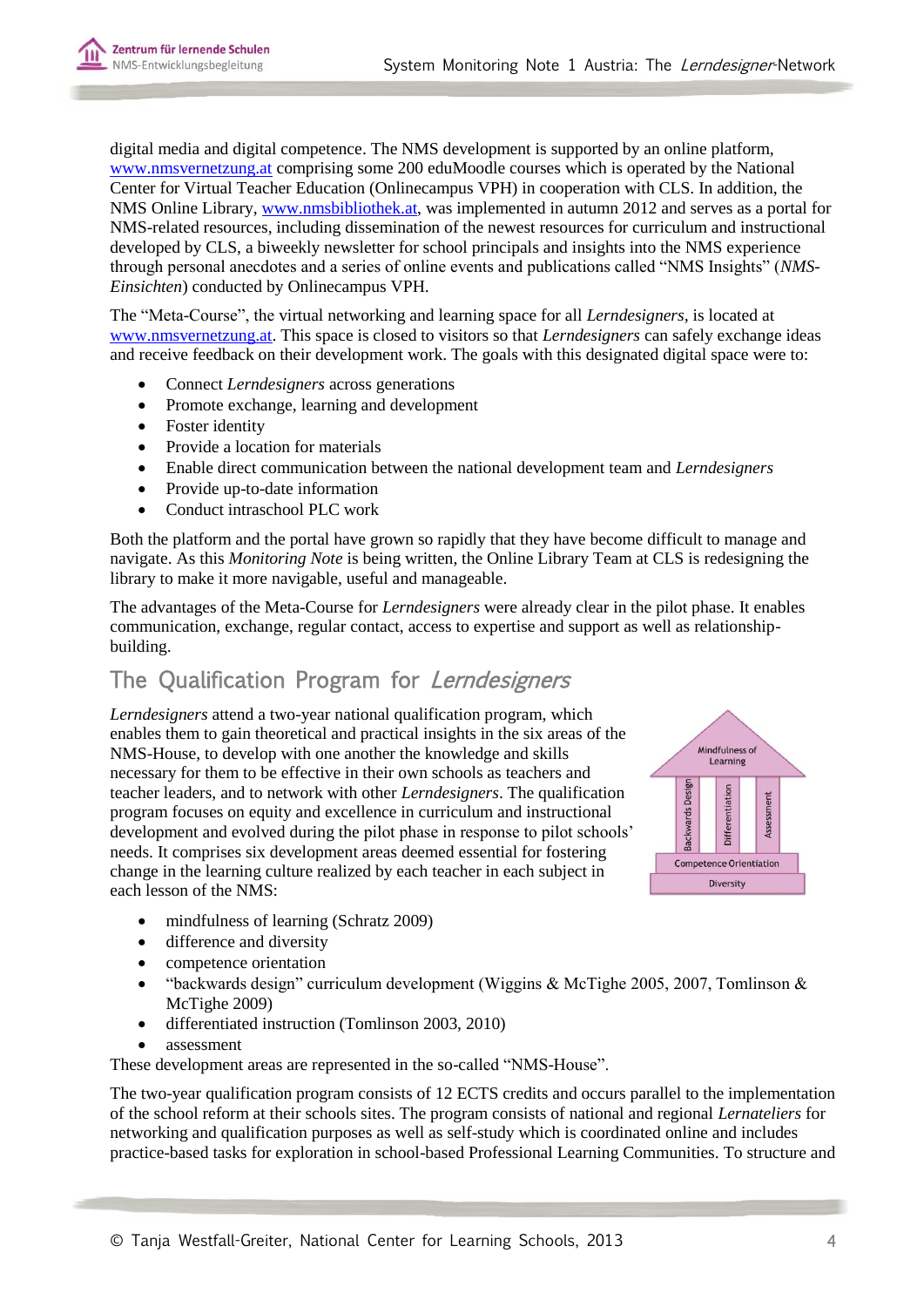

strengthen shared leadership, school principals are invited with their *Lerndesigners* to one national *Lernatelier* per year. Inviting these "dynamic development duos", as they come to be called, to work together in a learning atelier has been recognized as key for the *Lerndesigners* to become effective change agents at the sites.

As of the 2012/13 school year, this program is a joint effort between CLS on the national level (responsible for national *Lernateliers*) and the *Pädagogische Hochschulen* (responsible for regional *Lernateliers*). The new structure of the qualification program called for prototyping on several levels because no such joint program existed as a model. To foster the evolution of the program and support the transition to the PH, the Ministry provided financial start-up incentives to the PHs for program development. Five PHs agreed to participate in the prototyping phase. Program directors and their teams of trainers and online tutors meet in a national coordination meeting with CLS twice a year. The curriculum, which had been developed with system partners in 2011/12, was the common basis for program development. Each program director had to find solutions for offering the program within the structures of their institutions. In addition, CLS established an online module on the Onlinecampus VPH, another eduMoodle platform for all PHs, for this new generation. Technical solutions for managing groups within groups had to be found with partners at the Onlinecampus VPH so that each PH could manage its group separately and nationwide exchange could still take place for this generation in one and the same course module.

Several other challenges arose during this prototyping stage:

- Boundaries between national CLS and regional PH work were only loosely defined,
- Lack of clarity regarding responsibilities and roles of CLS and the PHs inhibited development activity,
- Lack of curricular coherence on the regional PH-level created differences at national *Lernateliers* (CLS), which has led to a greater need for coordination and alignment,
- The online module on the Onlinecampus VPH was handled additively rather than integratively, which increased the complexity of the virtual environment for all.

For the remaining implementation phase, this complexity will grow further as each new generation will have its own VPH-course module.



*Lerndesigners'* Digital Environment

The program package from this first year of the joint program is currently being compiled and polished so that it can be provided to other PH offering the qualification program in future. In June 2013 a two-day meeting with program directors focused on this package, which includes the course program as well as a documentation of learnings from this first year of prototyping. We addressed the issues above and were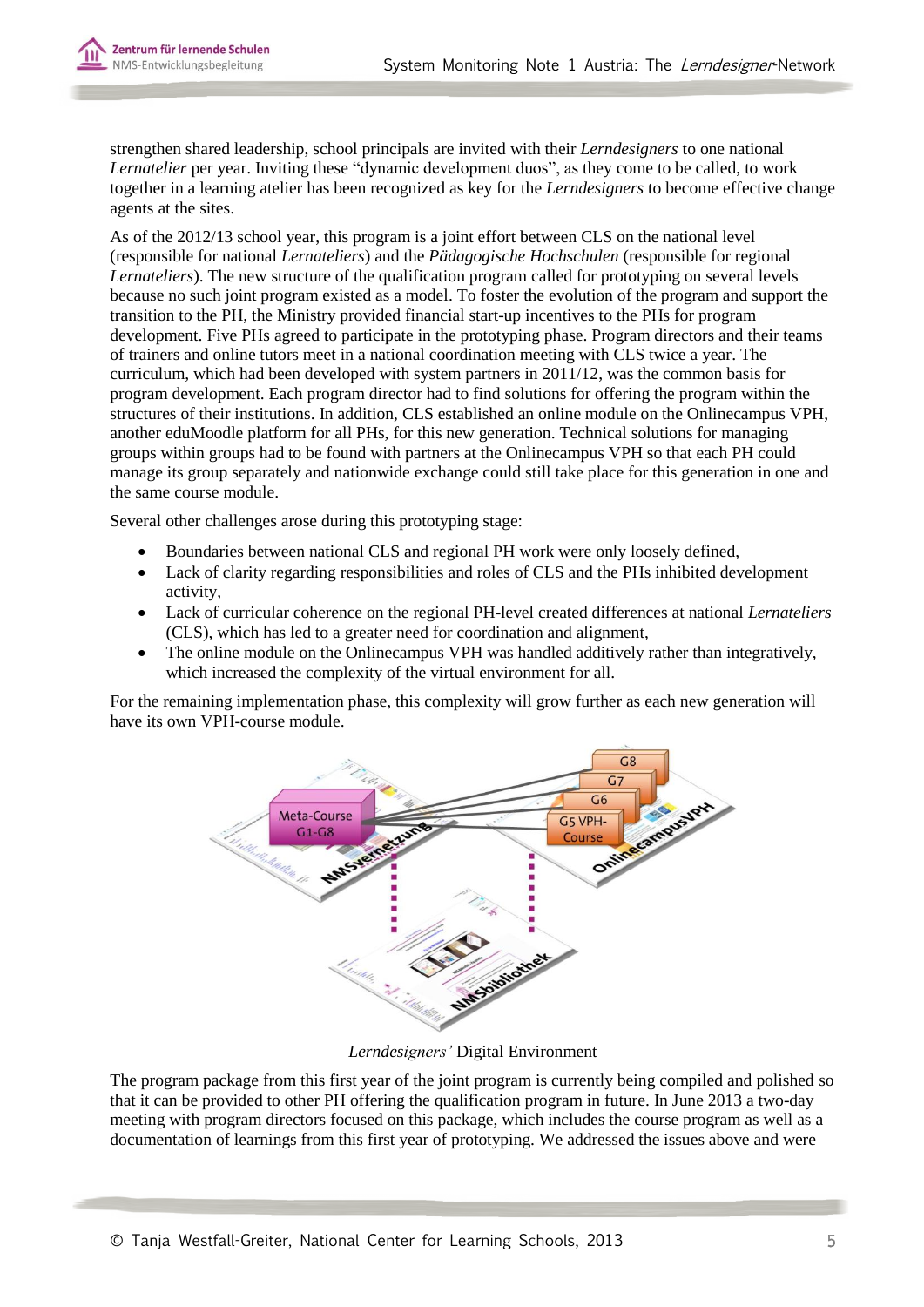

able to clarify responsibilities and roles and define an overall strategy for reducing the effect of scattering. This includes:

- Ensuring that each *Lerndesigner* in each new generation registers in both the Meta-Course and their VPH-Course at the first nationwide learning atelier in their program
- Communicating clearly and consistently the function of the Meta-Course (nationwide networking & updates across generations) and the VPH-Course (certification program) in all learning ateliers and online activities
- Anchoring the online library as the resource center for both the Meta-Course and the VPH-Courses by one-time uploading of content materials and linking them in the respective course
- Anchoring the Meta-Course as a place for cross-generational networking, exchanging and learning
- Anchoring the VPH-Course as a place for earning certification
- Closing the VPH-Course at the end of the 2-year qualification program so that the *Lerndesigners* remain only in the Meta-Course as their "home base"

Alignment with the curriculum was also addressed. The cooperative development strategy and networking of program directors has already led to improved alignment. The alternating regional and national *Lernateliers* also have had a positive impact on alignment, because the *Lerndesigners* themselves noticed differences. There was general agreement at the meeting that the curriculum not be modified on the regional level, in particular because any such change affects the role of the *Lerndesigners*.

The qualification of Generation 6 beginning in the 2013/14 school year is expected to run relatively smoothly because five of the six PH offering the qualification are doing so for the second time. The new PH program is directed by a member of CLS who is familiar with the NMS-EB development and was able to engage fully in the exchange and decision-making processes at the June meeting. In addition, the virtual environment is being standardized and woven together to decrease complexity and improve navigation and user-friendliness.

The growing body of online learning materials will also be useful if they are effectively packaged for the qualification program. Currently, the CLS provides handbooks in three forms:

- *Orientierungshilfen* (Orientation Guidelines) focused on NMS regulations and directives developed in cooperation with school inspectorates
- *Praxiseinblicke* (Practice Insights) developed by CLS members in cooperation with practitioners to explore new practices in subject teaching
- *Werkstätte* (Workshops) developed by CLS to guide teachers through each of the 6 development areas in the NMS-House

In addition, the CLS will begin development of webinars ("eLectures") and courses related to the NMS-House for Onlinecampus VPH in 2013/14, and databases for easy uploading of *Lerndesigns* (curricular designs) and assessment rubrics developed by practitioners are in the planning stage.

# <span id="page-6-0"></span>Goals for ILE Phase 3, Level 2 Participation

The fundamental aim of the *Lerndesigner*-Network is to foster the development of effective learning environments at each school, driven by the principle of school-specific reform (Marzano 2003) and focused on the goals of equity and excellence. The strategy lies in qualifying, networking and maintaining contact among these teacher leaders. The focus of this *Monitoring Note* is on the *Lerndesigner*-Network as a professional learning community as well as a community of practice. Specific questions addressed here are:

- How can *Lerndesigners* be kept up-to-date in order to sustain development at their schools?
- How can they remain connected to the *Lerndesigner*-Network as a community of practice on the national level?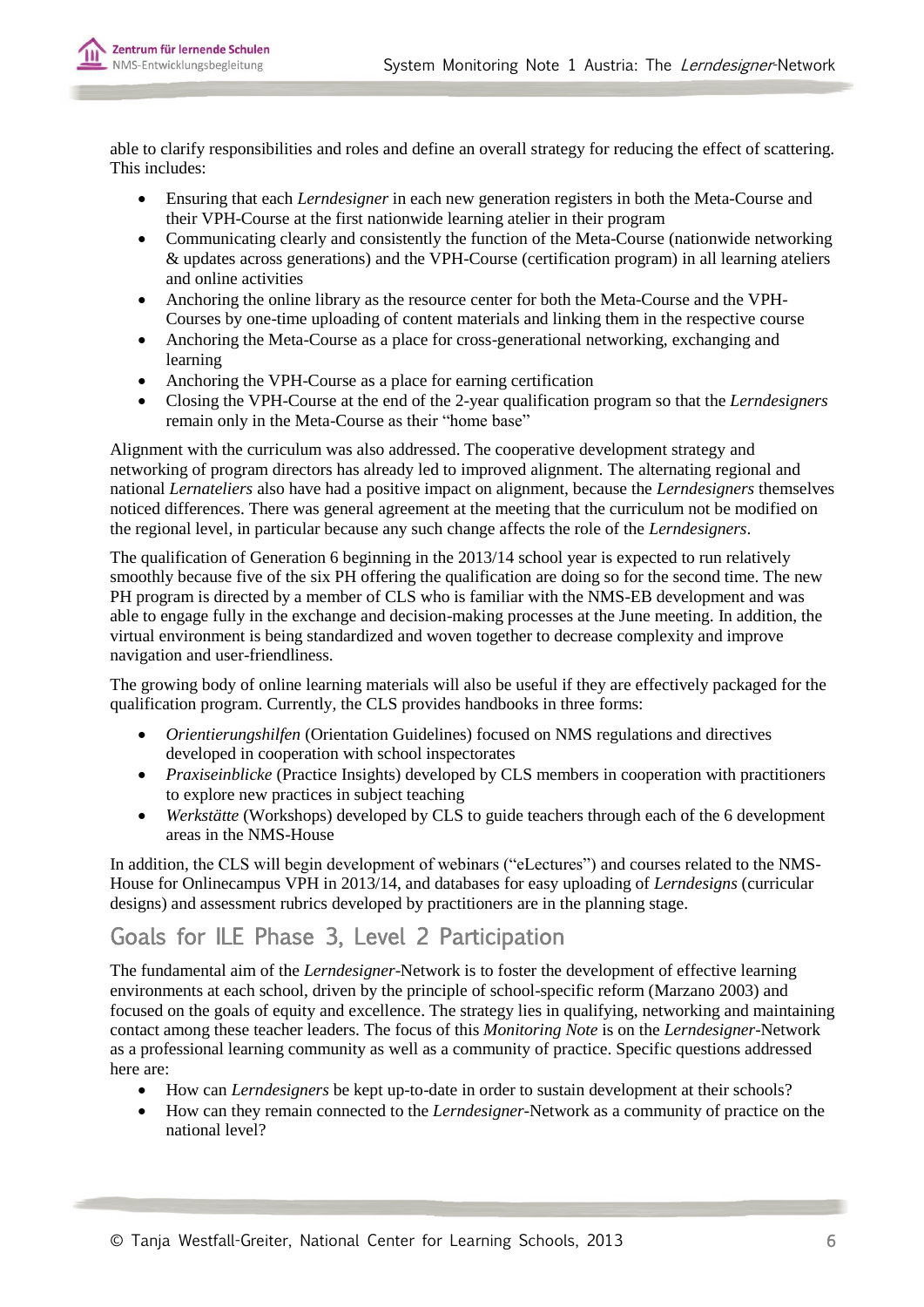

 How can they be encouraged to participate actively and fully in nationwide development processes?

Awareness about the need to focus school leadership on student achievement and foster a culture of learning throughout the school is growing. Austria's most recent *National Education Report 2012* highlights and analyzes barriers to equity and equal access to education in the system. Hattie's *Visible Learning* study, which just appeared in German translation in April 2013, supports and concretizes many of the issues addressed in the *National Education Report 2012* and also reinforces the six development areas in the qualification program. The CLS has been leveraging both publications in recent months.

DuFour (2002) argues that the central task of school leaders is to foster the disposition and structure of Professional Learning Communities (PLC). The goal of this Level 2 project in ILE Phase 3 is to examine the effectiveness of the networking tools and strategies thus far in creating an intraschool PLC environment. Little research has been done on intraschool PLCs (Jackson & Temperley 2007). In this case, *Lerndesigners* are in contact both face-to-face at networking events, *Lernateliers*, seminars and symposia, as well as digitally in an online community. In cooperation with Thomas Nárosy and colleagues at eduGroup and the Onlinecampus VPH – all structures in the system architecture initiated and supported by the Ministry – the Center for Learning Schools would like to 1) explore the impact of digital networking on the *Lerndesigner*-Network, 2) initiate and foster online intraschool professional learning communities as a nationwide innovation strategy, and 3) evaluate the impact of these efforts on the community of practice.

The project timeline is driven by ILE Phase 3:



# <span id="page-7-0"></span>**Terminology**

Several terms for communities and networks are used interchangeably. For the purpose of this project, the following terms are used specifically as follows:

 A *network* is a group which connects people through various ties; it is not necessarily a community.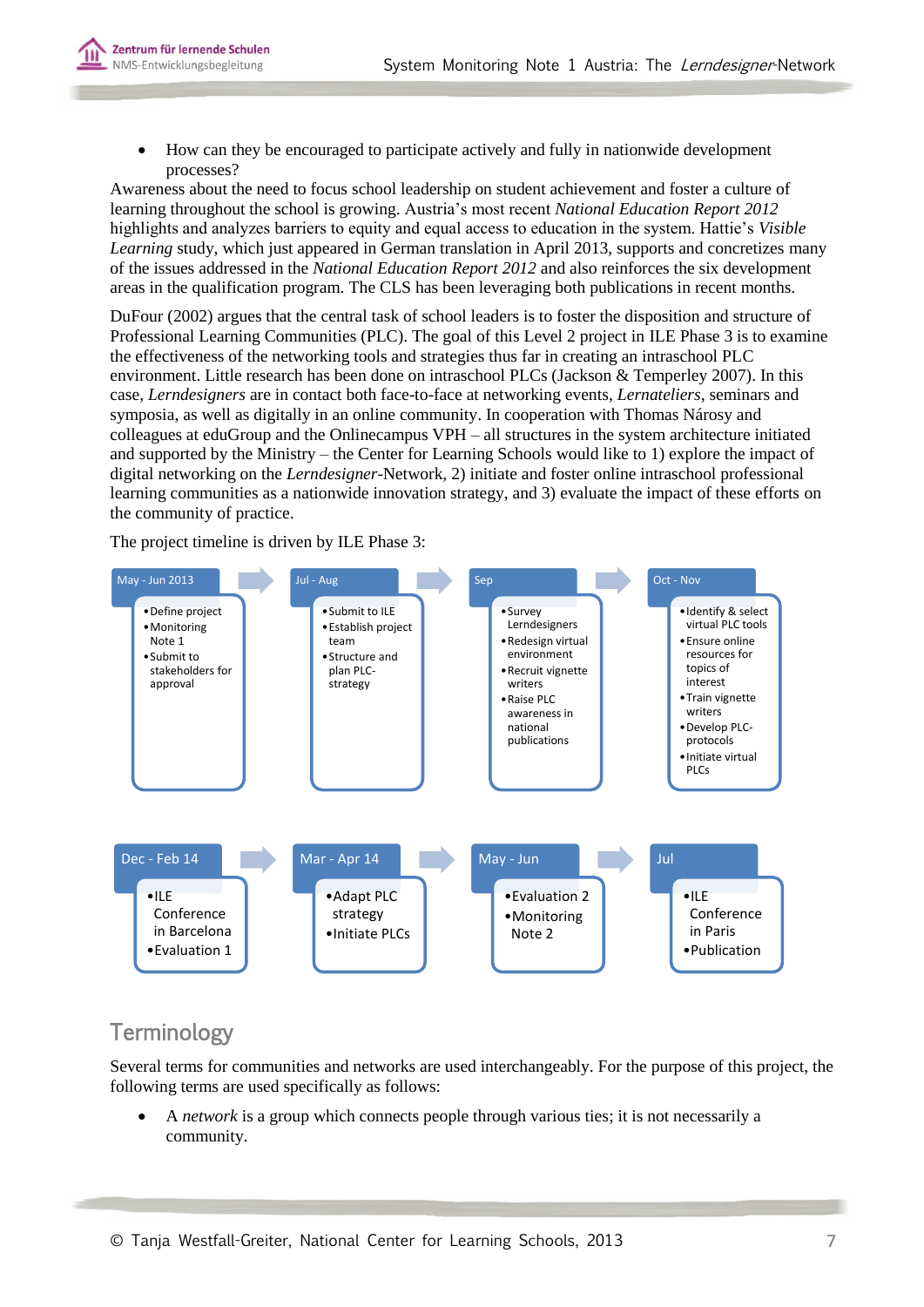

- A *community of practice* is a group that provides members with the opportunity to develop themselves personally and professionally. Members share and are committed to a specific profession and learn by sharing information and experience with one another (Lave & Wenger 1991).
- An *online community* is a group whose members are committed to keeping a virtual community alive by participating in its activities.
- *Professional Learning Community* (PLC) refers to a specific school development strategy in which teaching professionals work together in a structured, regular manner to foster their own learning with the goal of increasing their own effectiveness and thereby improving student achievement (DuFour & Eaker 1998).

In the case of the *Lerndesigner*-Network, the common denominator among all of the above forms of community is the *Lerndesigner* role. The *Lerndesigner*-Network could be understood as a community of practice insofar as the members are connected through the same professional domain, but the commitment to learning from each other varies from person to person. It is probably more accurate to claim that within the *Lerndesigner*-Network there are several communities of practice, often established through shared generation-specific experiences in the qualification program. The *Lerndesigner*-Network is also an online community, whereby only a relatively small number of *Lerndesigners* actively participate in its activities, which currently are driven by these members. A significant number participate passively in that they read postings and download materials and forum contributions. PLCs as a school development strategy have been initiated on the school level by *Lerndesigners* as part of their qualification program, but regular structured PLC sessions have only taken place during face-to-face events and have yet to occur across generations and schools in the virtual environment.

# <span id="page-8-0"></span>2. Status Quo of the Lerndesigner-Network

# <span id="page-8-1"></span>Impact of the Qualification Program

The structural changes and formalization occurring in the qualification program are having an impact on the *Lerndesigner*-Network. Generation 5 is not as well integrated in the Meta-Course because their virtual home is the VPH-Course. As a result, their development activity is not visible for other generations. Further, the technical solution for enable PH groups within this course means that visually they do not perceive the work and presence of the other groups, further reducing their sense of "we" to their local group within Generation 5. In addition to stronger local group identities, less alignment with the qualification curriculum due to program differences at the PH-level. These local thumbprints have increased the diversity of content in the program (positive) while simultaneously reducing shared understandings and common denominators in this generation (negative). The primary concern here, however, is the impact of curricular changes on the teacher leadership role: new content areas add to the *Lerndesigners'* agenda, particularly in state provinces providing compensation because the qualification program is directly linked to the function.

These points were addressed at the meeting with program directors in June 2013. Because the program directors are integrated in nationwide development processes, the scattering effect was seen by all as counterproductive and there was clear consensus regarding the strategy to ensure that the Meta-Course remains strongly anchored as the place for cross-generational nationwide networking. The impact of curricular differences became clear as well. The curriculum cannot and should not expand content areas because of its impact on the *Lerndesigner* role; all agreed that the *Lerndesigners* have enough on their agenda with curricular and instructional development. New awareness of other teacher leadership roles in the social architecture of the NMS and of the need for continuing education programs to focus on central issues outside of the *Lerndesigners'* agenda emerged.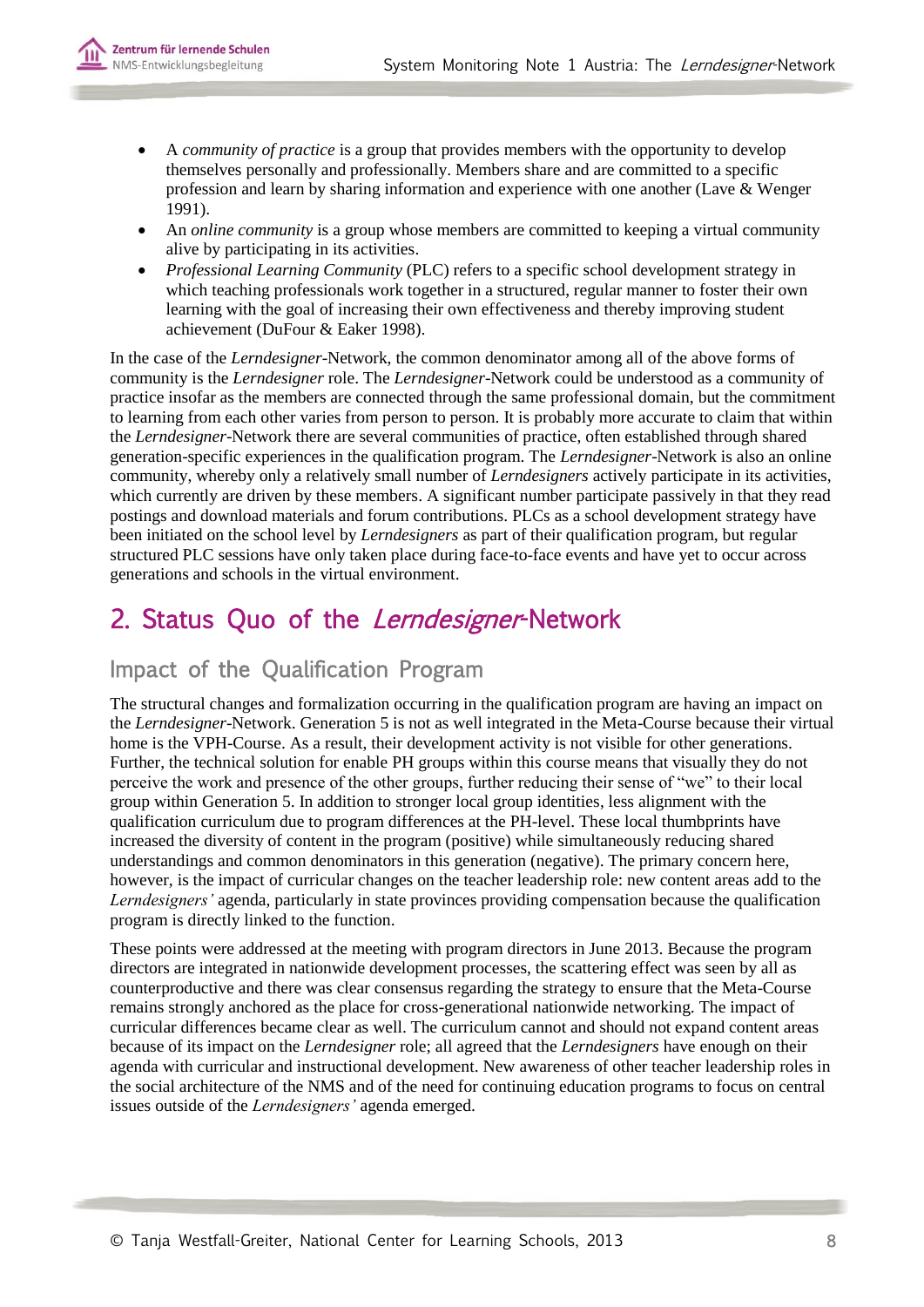

# <span id="page-9-0"></span>Activities and Trends in the Online Community

In the current school year, much has changed in the NMS reform project. The new legislation and related directives regarding the school form have been difficult for some NMS pilot schools to accept because they are either contrary to the practices they developed in the pilot phase or seen as counterproductive. As a result, the Meta-Course served as a place for releasing frustration. Forum activity was characterized by resistance to changes in the law, particularly in regard to aspects of assessment, and protest due to the increased workload. Some *Lerndesigners* used the online platform to express their frustration and rally for protest. CLS staff responded as constructively as possible, gently reminding the community that the CLS does not have a lobby function and that mandates are the result of political compromise.

In addition, the new attention to assessment practices created a surge in development work, which was leveraged in *Lernateliers* and symposia for all NMS generations in the winter semester. Several *Lerndesigners* designed new tests, assessment tasks and rubrics, which CLS staff and other *Lerndesigners* responded to with feedback. Recently, some *Lerndesigners* from Generation 5 have been submitting *Lerndesigns* with differentiation strategies to the Meta-Course rather than uploading them to their Virtual Campus Course, which has made their work visible to the older generations.

Overall several patterns can be identified in the virtual activity of this school year. Some *Lerndesigners* have formed small communities of practice. Others have taken on specific roles in the online community: as mentors, provokers, protesters, coaches, contributors. Others grew weary of the high-tension forum entries in the heat of the first confrontation with the new legal requirements of the school mandate and retreated to lurking. Recently, a cluster of innovators and early adoptors have suggested that the forums be cleared and a fresh start be made in the coming school year.

Because for the first time a new generation of *Lerndesigners* is not using this course as the primary space for their qualification program, the development dynamic on the whole has subsided. There is also a lack of attention from all sides to these "old" generations in the Meta-Course. PLC work is not occurring online and updates are inconsistent in the Meta-Course because the NMS Online Library has become the central clearinghouse for resources related to new developments. In short, the greater complexity of the virtual environment has led to greater complexity in information as well as a scattering of the *Lerndesigner* network and content they need for their work.

# <span id="page-9-1"></span>Impact of Lack of Role Definition

While a profile for the role of the *Lerndesigner* is distributed to school principals, the actual nomination for the role is not formalized, in large part due to the fact that the function is not yet fully securely anchored in the system. As a result, teachers come to this teacher leader role more or less informed, more or less personally motivated and more or less with the mandate of the whole school. Nonetheless fluctuation is relatively low (under 10% according to a survey in 2012 of generations 1-4), possibly indicating that the selection process itself is most effective when handled according to a school's specific needs and culture.

Solutions for paying *Lerndesigners* for their work differ by state province (*Bundesland*) and school. The willingness of school principals and local authorities to ensure payment varies significantly and the Federal Ministry can only do so to a limited extent without the agreement of teacher unions. Range of local solutions for how to compensate *Lerndesigners* has led to more or less satisfaction and commitment. The Styrian government compensates *Lerndesigners* with one overtime teaching hour per week. In Lower Austria, the provincial government provides funding for compensating *Lerndesigners* with two teaching hours per week for their work. In both state provinces there is a relatively low fluctuation among Lerndesigners; in Lower Austria, Lerndesigners are recruited for working with local school clusters in teams of school developers.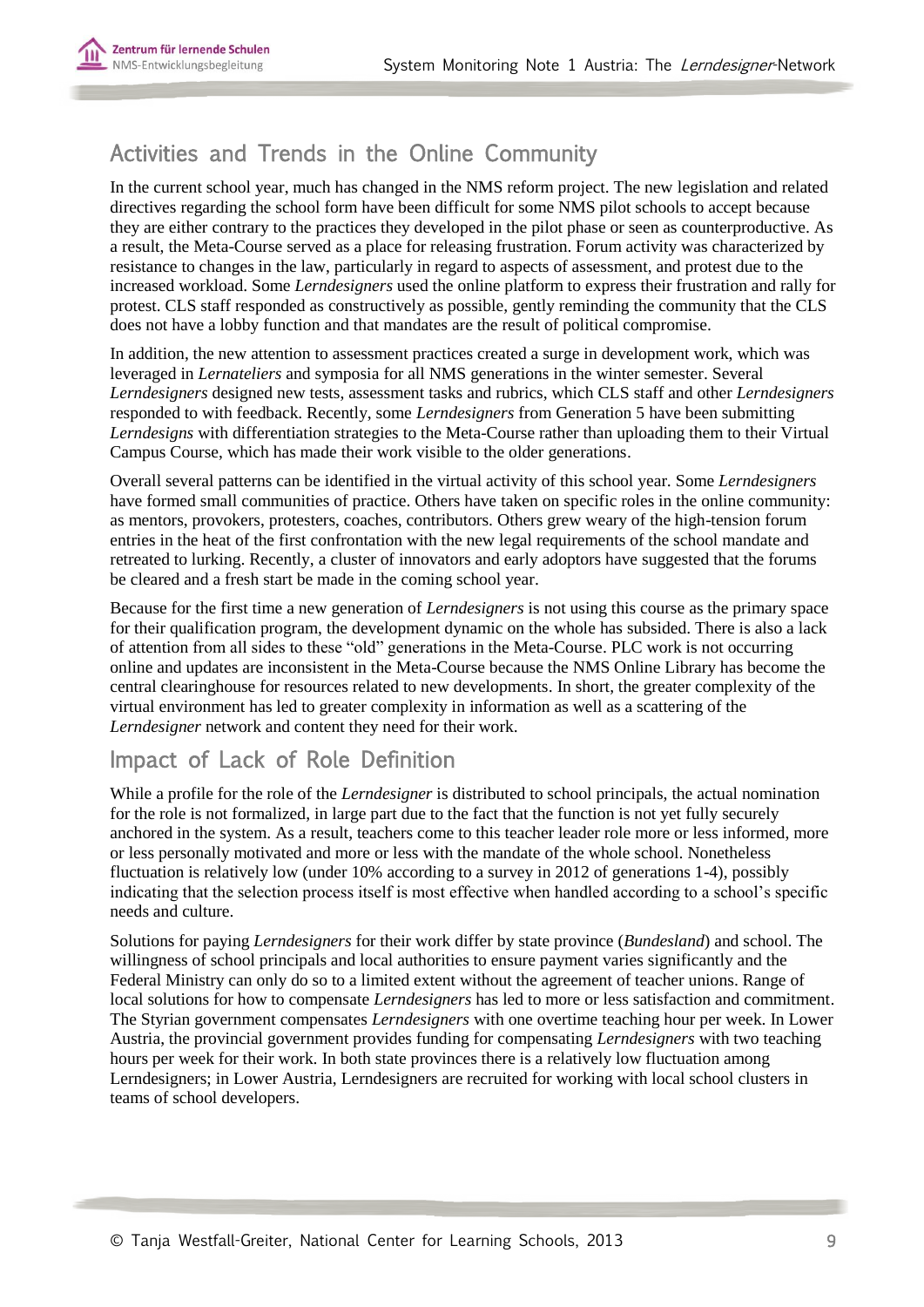

# <span id="page-10-0"></span>"Firewalls" to Implementation and Alignment

At the ILE Conference in Santiago, Andreas Schleicher noted a pattern across countries which he described as a "firewall between policy making and policy design". The firewall metaphor has directed attention of CLS staff toward this field of tension in the NMS development and created awareness for the CLS' heretofore unarticulated function of brokerage agency for evidence-informed development. Informal processes of localization and decentralization are common in Austria's federalist system. The highly politicized nature of the NMS reform may have intensified these processes. The greatest challenge on the national level is currently the alignment of policy and development efforts on all system levels. Implementation efforts on the *Bundesland* level are more or less in alignment with developments on the national level, despite formal consensus processes with the inspectorates of the School Boards. Some local directives prove counterproductive to the long-term goals of improved student achievement, equity and access to education, and there are compliance issues regarding the use of mandated resources. As a result, need for commitment to national policy and directives was emphasized at the National NMS Coordination Meeting with all stakeholders in May 2013.

In addition, the much-anticipated teacher education reform is currently in Parliament and the curricula will be revamped in the coming year, which has led to some temporary instability. This issue will become acute over the coming years; 76% of all NMS teachers will be retiring in the next decade, which raises questions of sustainability further exacerbated by a response lag in teacher education. In a recent kick-off meeting with Generation 7 schools in Salzburg, two out of ten school principals announced that they would be retiring before their school even starts implementation, a point to be considered in the implementation phase for the last three generations as it will occur in the midst of the retirement wave. Parallel to the reform of teacher education, negotiations with teacher unions are being conducted; the results will either strengthen or weaken the teacher education reform as well as the new teacher leadership roles which have emerged.

Overall, evidence-oriented policy and practice is difficult to foster in this highly volatile period of intensive reform in the Austrian education system. This further exacerbates the phenomenon of decisionmaking as a largely non-rational process affected by a variety of factors, including risk, opportunity, availability, emotional and personal disposition as well as social milieus and norms. The NMS are further challenged by the demands of two other new initiatives: standards-based self-evaluation and the school quality initiative (SQA). These efforts have yet to be thoroughly linked and made compatible, so that they are perceived by schools as separate demands.

# <span id="page-10-1"></span>The Innovation Strategy

## <span id="page-10-2"></span>Diffusion of Innovation

Innovation must be so widely adopted that it is able to sustain itself and become part of the "way we do things around here". Rogers' analysis of the speed and spread of adoption is still relevant today. He was interested in the point at which an innovation reaches critical mass within the rate of adoption and categorized adoptors on a classic S-curve as follows: innovators, early adoptors, early majority, late majority and laggards (1962[, https://en.wikipedia.org/wiki/Diffusion\\_of\\_innovations -](https://en.wikipedia.org/wiki/Diffusion_of_innovations#CITEREFRogers1962) [CITEREFRogers1962p](https://en.wikipedia.org/wiki/Diffusion_of_innovations#CITEREFRogers1962). 150). In the context of NMS implementation this critical mass is achieved on paper through the implementation schedule, but real adoption of the reform and the six development areas of the NMS-House as self-sustaining productive innovation drivers across the system is expected to follow the S-curve: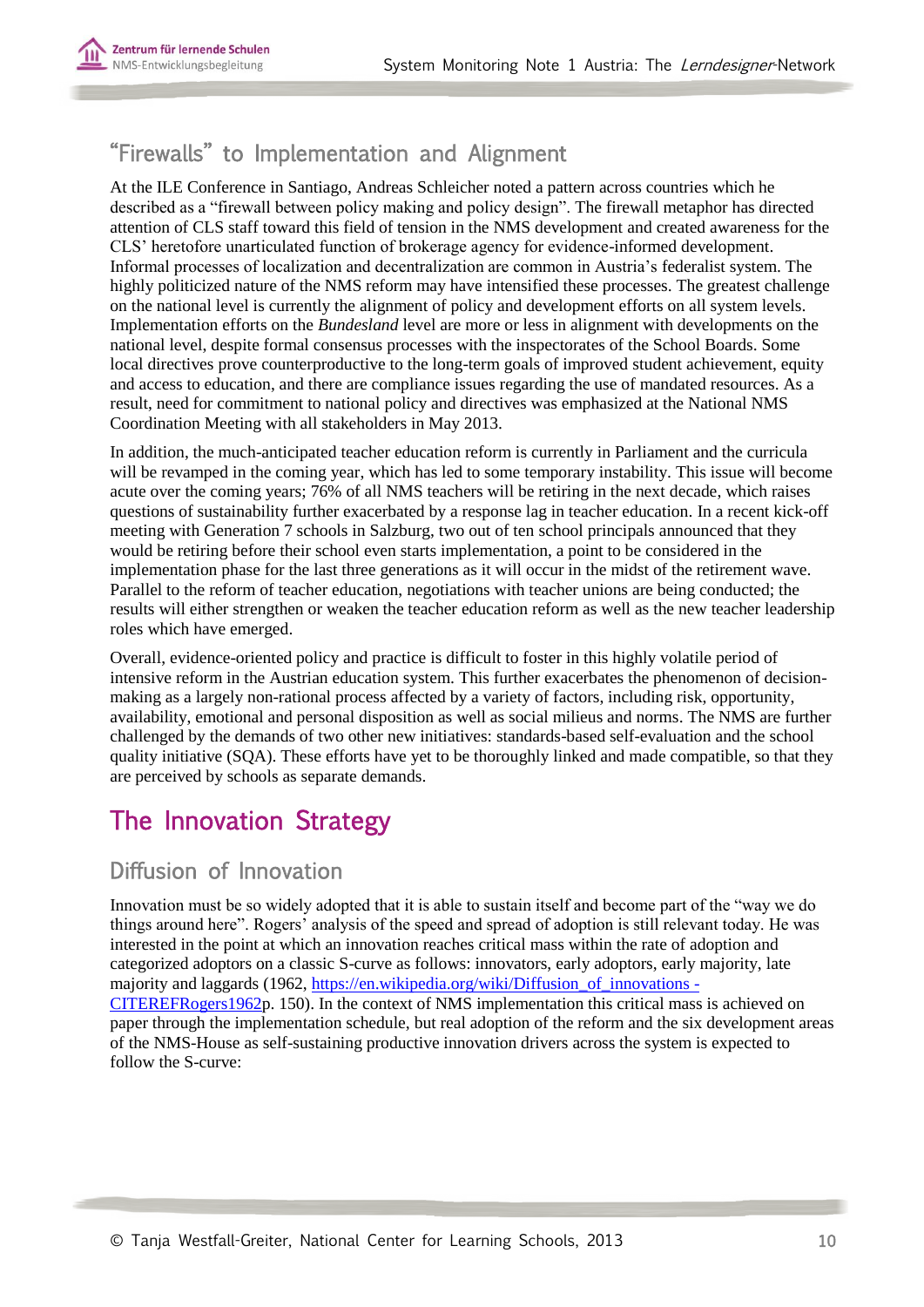



The speed of spread of innovation in the NMS is dependent to a large degree on alignment and compliance with policy and directives on all system levels.

## <span id="page-11-0"></span>High-Potential Innovations in Generation 4

In the final national *Lernatelier* with Generation 4 in May 2013, the *Lerndesigners* were asked to analyze innovation beyond the NMS-House at their sites. Each listed all innovations that had been initiated on their sites and then identified the one innovation they personally expected to be most effective in its impact on student learning. This "high-potential innovation" was written on a card and pinned to the Scurve as a status-quo assessment of its spread in the school. The results were photographed:



**G4 High-Potential Innovations on the S-Curve, May 2013**

The CLS then clustered the innovations and analyzed them according to frequency:

| Category        | Innovation                                                         | Frequency |
|-----------------|--------------------------------------------------------------------|-----------|
| <b>Teaching</b> | Team-Teaching                                                      | 11        |
| Teaching        | Differentiation                                                    | q         |
| Teaching        | Formative assessment                                               | q         |
| Teaching        | Mindfulness of learning                                            |           |
| Learning        | New learning instruments<br>(portfolios, skills inventories, etc.) | 6         |
| Curriculum      | Curricula (cross-curricular projects<br>and courses)               | - 6       |
| Assessment      | 2 <sup>nd</sup> Chance Culture                                     | 5         |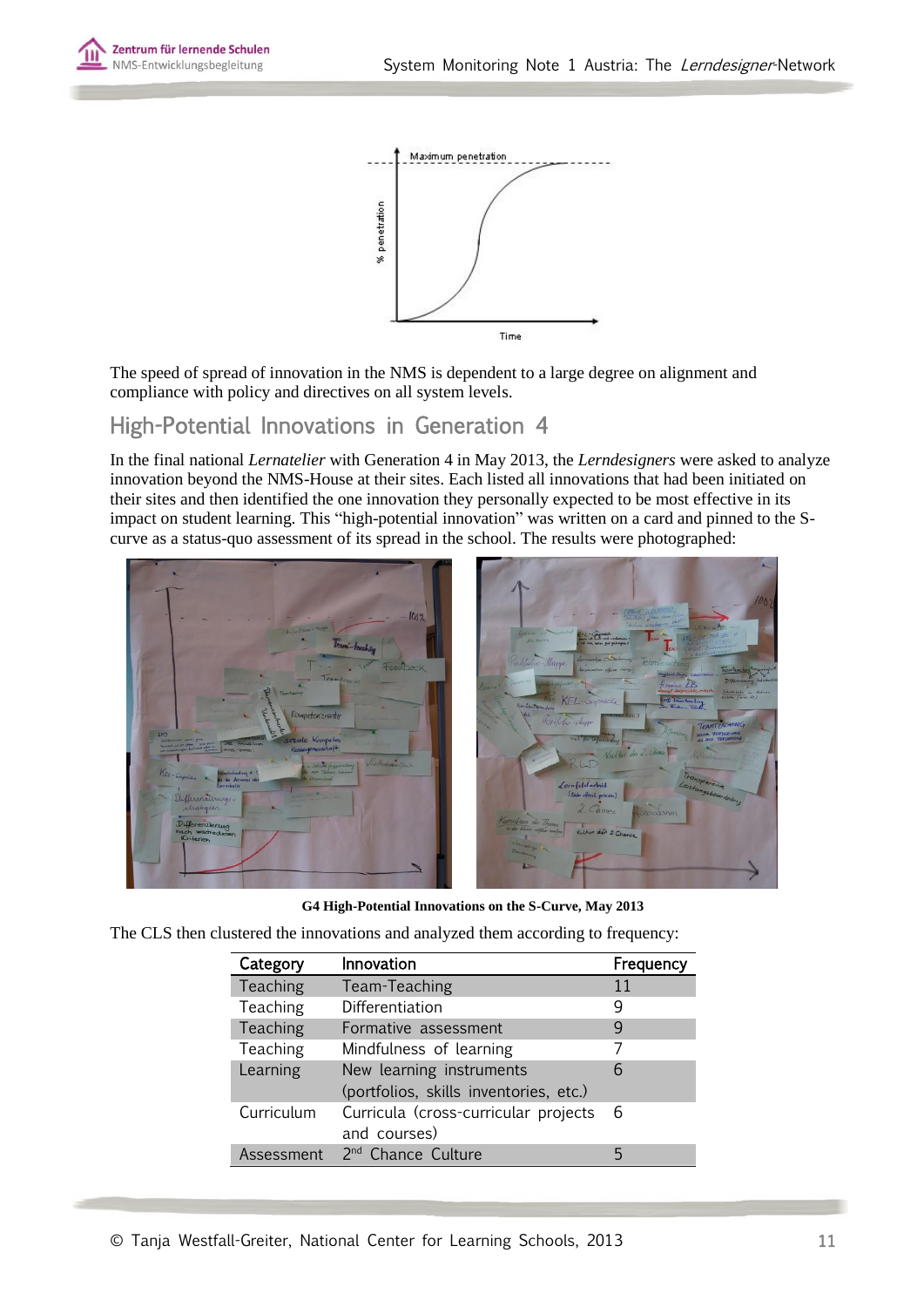| Assessment                                      | Student-Parent-Teacher              |   |  |  |  |
|-------------------------------------------------|-------------------------------------|---|--|--|--|
|                                                 | Conferences                         |   |  |  |  |
| Learning                                        | Learning Methods                    | 5 |  |  |  |
| Instruction                                     | Instructional forms (open learning, | 5 |  |  |  |
|                                                 | atelier, cooperative learning)      |   |  |  |  |
| School                                          | Teaching teams                      |   |  |  |  |
| Teaching                                        | Backwards design                    | 4 |  |  |  |
| School                                          | Teamwork (class teams)              |   |  |  |  |
| G4 High-Potential Innovation Clusters, May 2013 |                                     |   |  |  |  |

It is interesting to note that few of these innovations arise from efforts on the school-level. Rather, they indicate the spread of innovations from other schools or the school system in general. Team-teaching, a requirement in the NMS legislation, was the most frequently identified high-potential innovation and its spread (relatively high in the S-curve) is related to the fact that it is mandated. The same is true for student-parent-teacher conferences, which are also mandated and in most cases take place mid-year. Some added conditions for effectiveness to team-teaching, such as individualization and differentiation. Although *Lerndesigners* were asked to focus on innovations over and beyond the NMS-House, several noted these elements (flexible differentiation, assessment, mindfulness of learning, backwards design); in most cases, these were placed lower on the S-curve. Innovations arising on the school level seem to focus on learning methods and instruments as well as instructional forms.

Curricular innovations arose during the pilot phase in which this generation began. The pilot models included the development of school-specific cross-curricular courses (Lernfelder, Fächenflächer). In some cases these are no longer part of the development work because the NMS legislation is more restrictive in terms of curricular innovation but also because local authorities reduced innovation in this area. Teamwork refers to changes in the social architecture of the school; small teaching teams are assigned to a class and work together across subjects. Curricular innovations such as cross-curricular projects are probably related to this new architecture. It is important to note here that these teams remain stable throughout the four years of lower secondary, a potential weakness in the structure if the class teams are ineffective. Grade-level organization of teachers does not exist in the Austrian school system.

The results of this analysis raise interesting questions regarding the speed and spread of innovation on the school level. It seems that mandates have impact on both, which indicates the importance of evidenceinformed policy making. Team-teaching is a good example: the team *per se* is not the most effective factor but rather their instructional practice that has a strong impact on student learning. In other words, putting two ineffective teachers together will not lead to effective teaching. For this reason, the CLS agenda includes team teaching in the 2013/14 school year linked to the most-researched instructional factor, formative assessment, which is the cross-generational development focus for the first semester.

# <span id="page-12-0"></span>4. Next Steps

# <span id="page-12-1"></span>Redesign of Digital Spaces

The virtual environment will be redesigned to make it more navigable, user-friendly and manageable.

#### Survey

The analysis of the status quo in Chapter 2 is in partly based on assumptions and guess-making. The first step in this Phase-3 project will be to conduct a questionnaire in the Meta-Course with all five generations of *Lerndesigners*. The goals of the questionnaire are to find out:

- how, when and why they use the Meta-Course,
- what they perceive to need most for their work at their schools,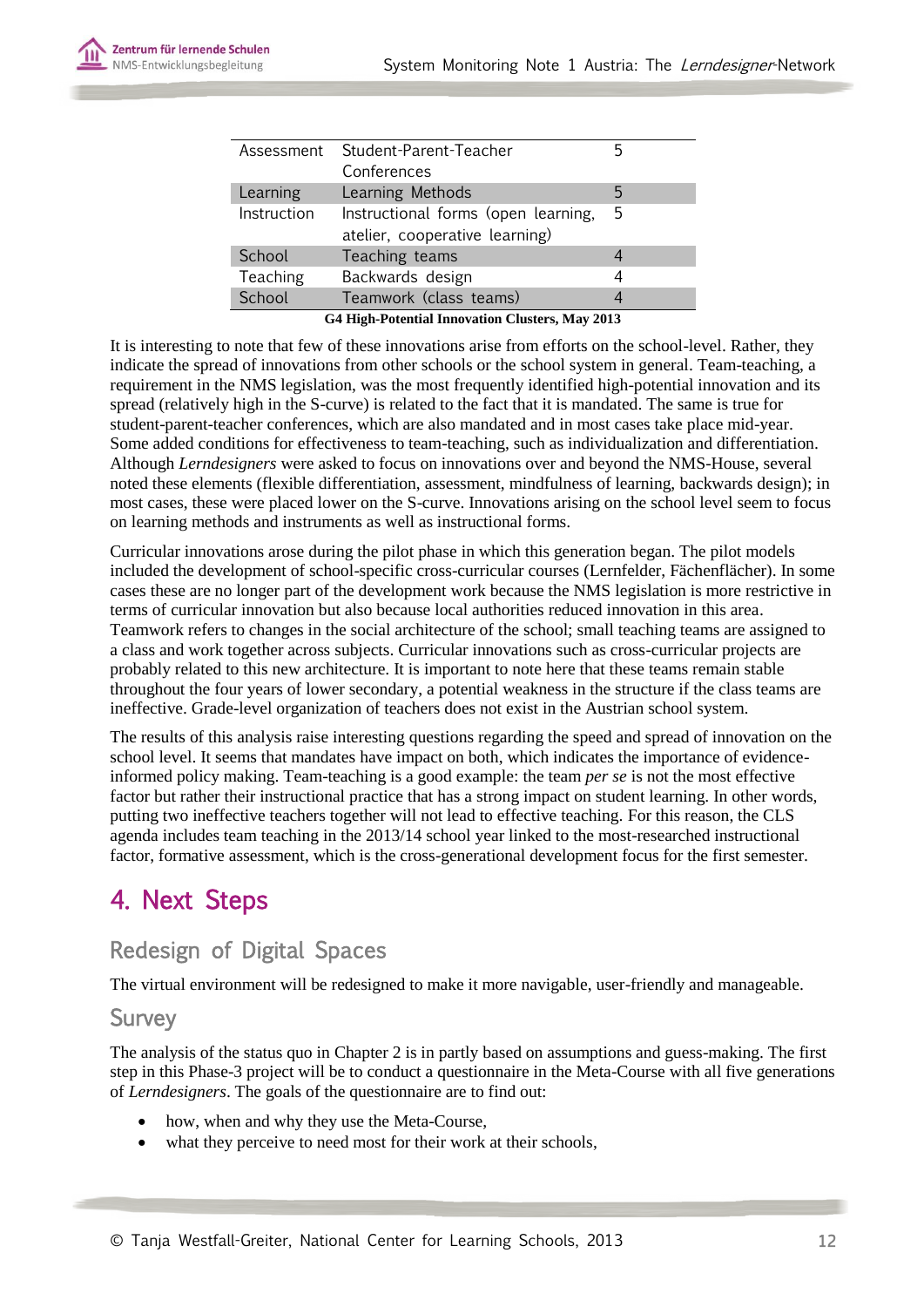

levels of interest in PLC-work in the Meta-Course.

## <span id="page-13-0"></span>Virtual Inter-School PLCs across Generations

Virtual PLCs across generations in the Meta-Course for *Lerndesigners* will be initiated in the fall semester of 2013. Five topics will be identified from the survey and protocols developed for a series of 5 PLCs. These will be recommended to the *Lerndesigners* along with tools for scheduling and conducting online PLC meetings. The PLCs can voluntarily invite outside experts to sessions based on their own needs. Background for PLC work is already available online in workshop materials from the qualification program, but these might need to be supplemented.

#### <span id="page-13-1"></span>Vignettes as an Evaluation Method

As Lorna Earl pointed out during a symposium at ICSEI 2013 in Santiago, in a time of innovation there is a need to first describe what occurs in innovations and evaluate them before making decisions on the system level about spread and speed of an innovation. The question posed in the ILE project as to how learners experience the learning trajectory of an environment is part of an emerging pattern echoing Michael Schratz' attempt to steer attention to learning by coining "*lernseits*" in the German-speaking world, Hattie's (2008) plea for making invisible learning visible through self-evaluation, and Tomlinson's (2008) call to "disaggregate 'the student'" in the context of differentiated instruction. In order to assess the effectiveness of any practice in education, whether from the inside or outside, information about learning results via standards testing is simply not enough – or rather, too little too late.

In this regard, we are currently experimenting with vignettes as an evaluation tool both for external evaluation and assessment of innovation as well as for internal self-evaluation on the part of the teacher. Learning experiences in the *Lerndesigner*-Network have already been researched by CLS staff member Michael Kahlhammer (2013) using the vignette research methodology developed at the University of Innsbruck. Kahlhammer published the following vignette and reading in an article focused on dimensions of professional learning communities as a development strategy in the NMS learning ateliers.

#### *Vignette*

*In a light-flooded seminar room there are various tables around which the participants have grouped themselves. Metaphor posters are hanging around the room: Soaring Eagle, Crazy Horse, Lame Duck, Pecking Hen, Dancing Wolf. Herbert, an older participant, is sitting at a table in the middle of the room and listening to the facilitator. He folds and unfolds his hands while listening. When asked to choose a metaphor that best suits his school at the moment, Herbert looks around perplexed. He hesitates and remains seated while others are already up and moving from poster to poster. "Not so easy," he murmurs and stands up.*

*Slowly he looks around with wrinkled forehead and goes to "Crazy Horse," reads the description on the poster and shakes his head. He puts his hands in his pockets, pulls his head back and looks around questioningly. He goes to the next station, shakes his head and moves on. At the next station, "Soaring Eagle," he raises his eyebrows and begins to nod, but he doesn't remain standing there. The facilitators announce it is time to make a decision. Herbert pauses and remains still. Slowly he turns his head to look behind him and squints. Then he turns abruptly and goes to "Soaring Eagle." Nodding, he says to himself, "That could happen, depending on how you see it." His posture relaxes.*

*During the following exchange with the others who have chosen this metaphor, Herbert talks a lot, hands in pockets or arms crossed in front of him. "A lot of the older colleagues are already emigrating in their minds, but they're not hindering. That could be a chance for us," he explains. "Step by step and with both feet on the ground – that's important for me." The discussion revolves around freedom and scope for development, steadiness and the comment "if you have nothing to lose." During the exchange Herbert often leans forward and confirms others' comments with a nod or a smile. When most of the others have already gone, he stands quietly contemplative in front of the poster. Together with a few others he tries to find keywords to summarize their discussion and writes them around the poster.*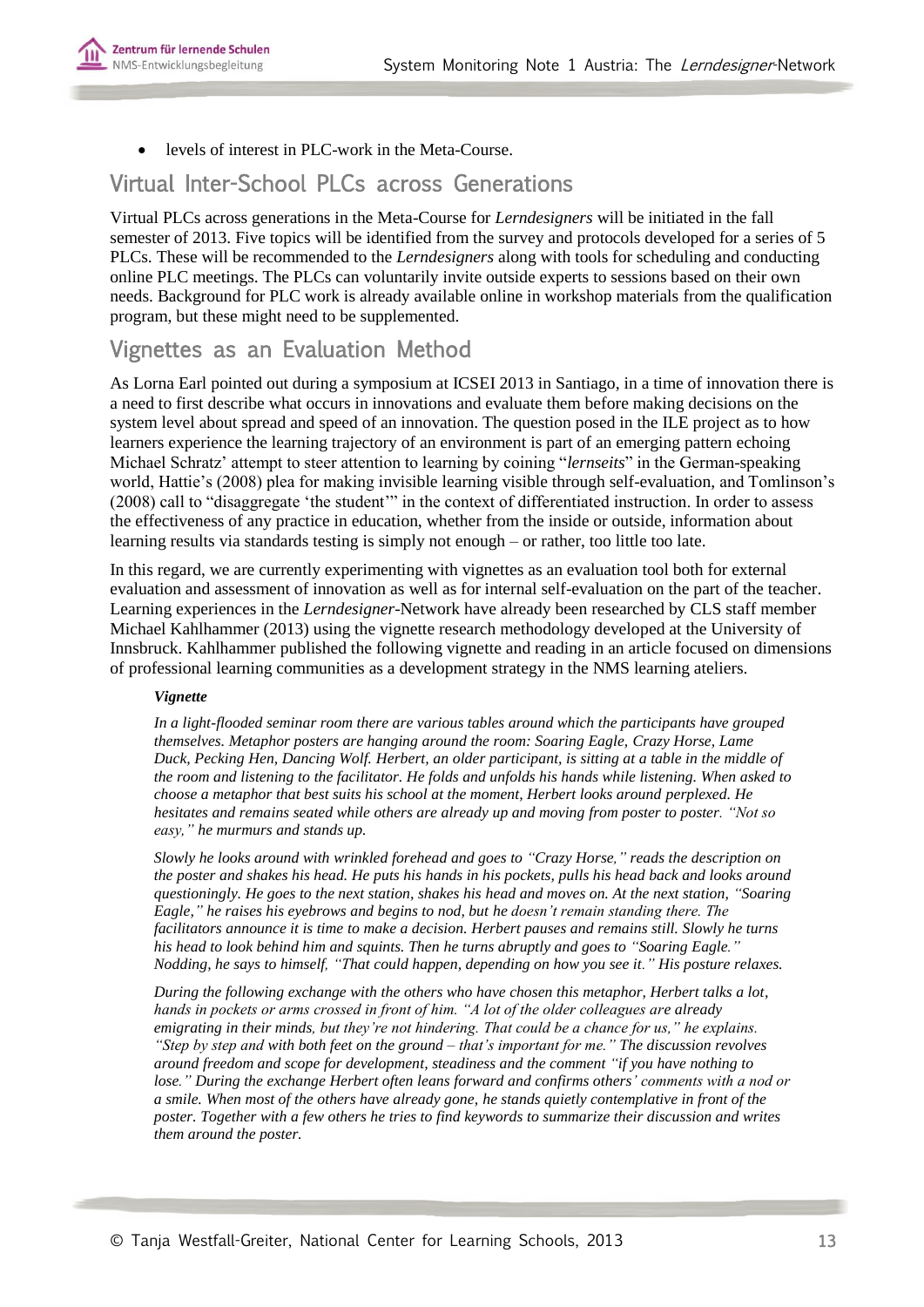#### *Reading*

*How does learning reveal itself in this vignette? Herbert does not stand up with everyone else. He remains seated, seems to be perplexed. With the words "not so easy" he expresses his irritation, something that is dissonant. What isn't working for him? Wherein lies the challenge he seems to be sensing? Irritation and dissonance initiate a reflective process. Is it the slow and deliberate emergence of learning that has been "set in motion, in which the knower becomes, consciously or not, the not-knower" (Schratz et. al., 2012, p. 25)? Herbert reacts to the Soaring Eagle, raises his eyebrows and nods. A moment of recognition? Is his body language revealing an awareness of his own experience before his intellect is aware of it and can begin to analyse? Herbert moves on and pauses. The call to make a decision brings him to a standstill, as if he is suspended in air. Which sound will be louder for him? The harmonious one or the dissonant one indicating that something is resisting? Which experience will be spoken to, which will lead to an insight, a reflection, learning? Learning seems to be initiated by an interruption and disorientation, involves tolerating dissonance. Professionalism reveals itself in the "way one deals with inner resistance" (ibid., p. 24). Herbert seems to recognize what is right, what is best for him. His body relaxes. He gains a new awareness. He seems to have found a personal frame in which he can capture and grasp his own self-knowledge (Burow 2011, p. 113).*

*In the ensuing exchange with colleagues, Herbert's behavior changes. He seems to open up and engages fully in the dialogue. The need to share and exchange is palpable. Commonalities and shared resonance are confirmed by nods. Herbert often smiles to re-enforce what others have said. They are able to "connect knowledge distributed across many and work out common ground"(ibid., p. 133). The essence of their experiences becomes clearer, doors open to the new and the contradictory as Herbert emphasizes "step-by-step with both feet on the ground" in front of the soaring eagle.* 

To explore how *Lerndesigners* experience the learning trajectory of online PLC-work, we plan to adapt and apply the vignette methodology as an evaluation method for innovative learning environments. The vignette methodology was initially developed to conduct foundational research into the experience of learning in a nation-wide grant-funded research project at the University of Innsbruck (Schratz et al 2012; Westfall-Greiter & Schwarz 2012). The research was presented for the first time to an international audience at the ICSEI Conference 2013 in Chile. In the symposium, Michael Schratz, Tanja Westfall-Greiter and Johanna F. Schwarz presented and explored the methodology with discussants Lorna Earl and Louise Stoll. Both discussants read a vignette through their particular lens of system development. Lorna Earl's central question was, "How can this research be used to support practitioners?" She raised important questions on several levels:

- Is the experience in this vignette a regular pattern?
- What would others (the principal, the student's classmates, the inspector) say?
- How can the reader open up to the vignette?
- How can vignettes be used to unpack what is going on in schools?
- How can we research lifeworld sensitively to gain insights into adult learning?

This last question is of particular relevance to the *Lerndesigner*-Network in Level 2 of ILE Phase 3. As Lorna Earl noted at the symposium, innovation is highly contextualized, small-scale and messy. The need to understand what is going on when an innovation has been tried is essential, as is understanding its impact – in particular before it is scaled up or spread. High-quality tools are needed for this endeavour. The vignette model seems to be a viable alternative for describing without judging and can enable exploration of "what I think I understand" and help to reveal layers of meaning.

Louise Stoll also emphasized the power of vignettes as a research tool and emphasized the implications for leadership of a school culture oriented to the experiences of teaching and learning. A fundamental question is how leaders can create and foster conditions for trusting *and* challenging. Vignettes could be a an integral part of such a culture, "the way we do things around here."

For the purpose of this project, we will evaluate the PLC experiences by training one participant in each PLC in vignette writing, who will co-experience and protocol the PLC sessions to capture experiential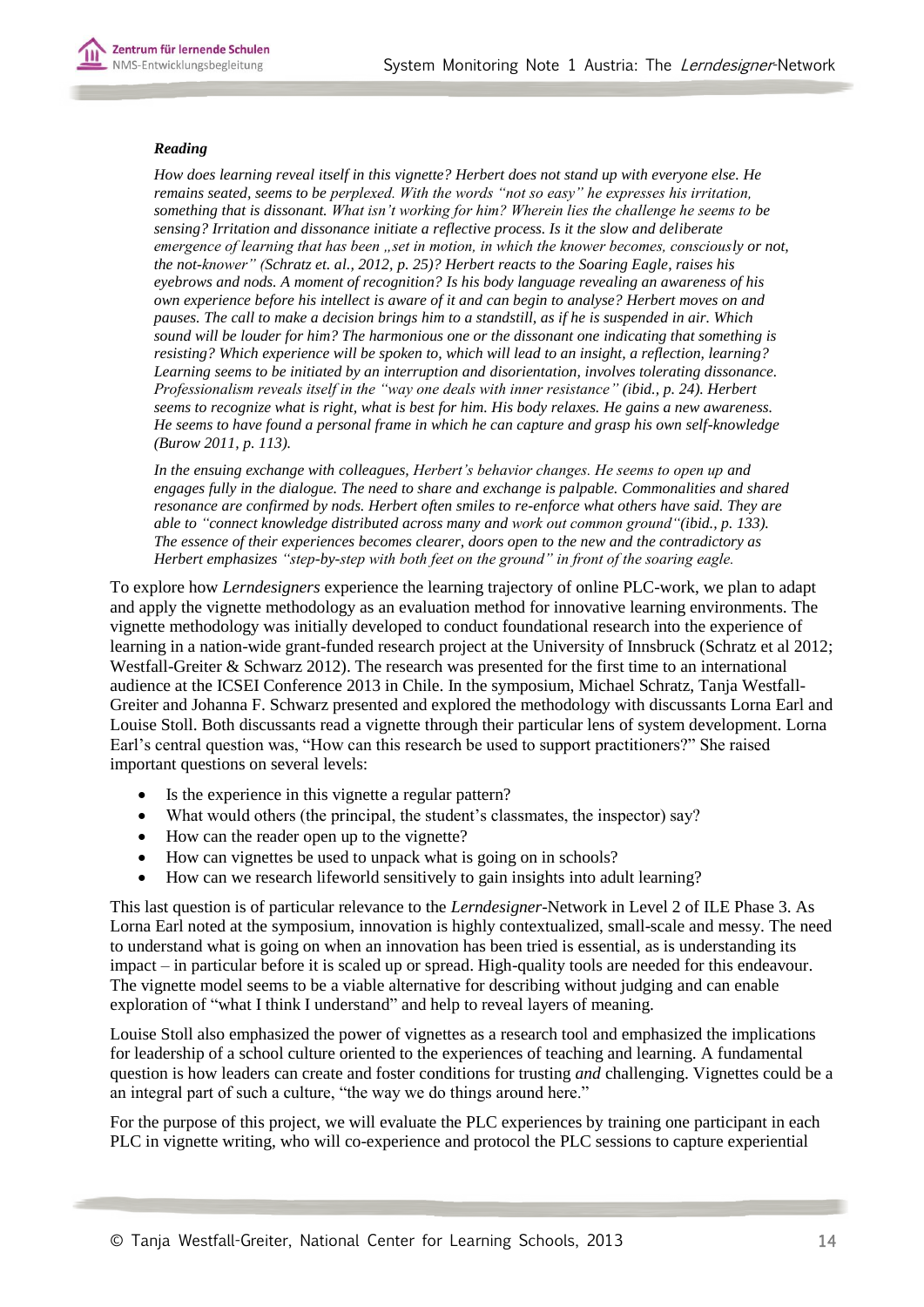

data, which then serve as the basis for writing vignettes. These vignettes will be collected and analyzed by the CLS project team using methods for vignette reading developed at the University of Innsbruck. Researchers versed in the vignette methodology will also provide support. An analysis of vignettes as an evaluation tool for innovative learning environments will be included in Austria's Monitoring Note 2 before the ILE Conference in Paris 2014.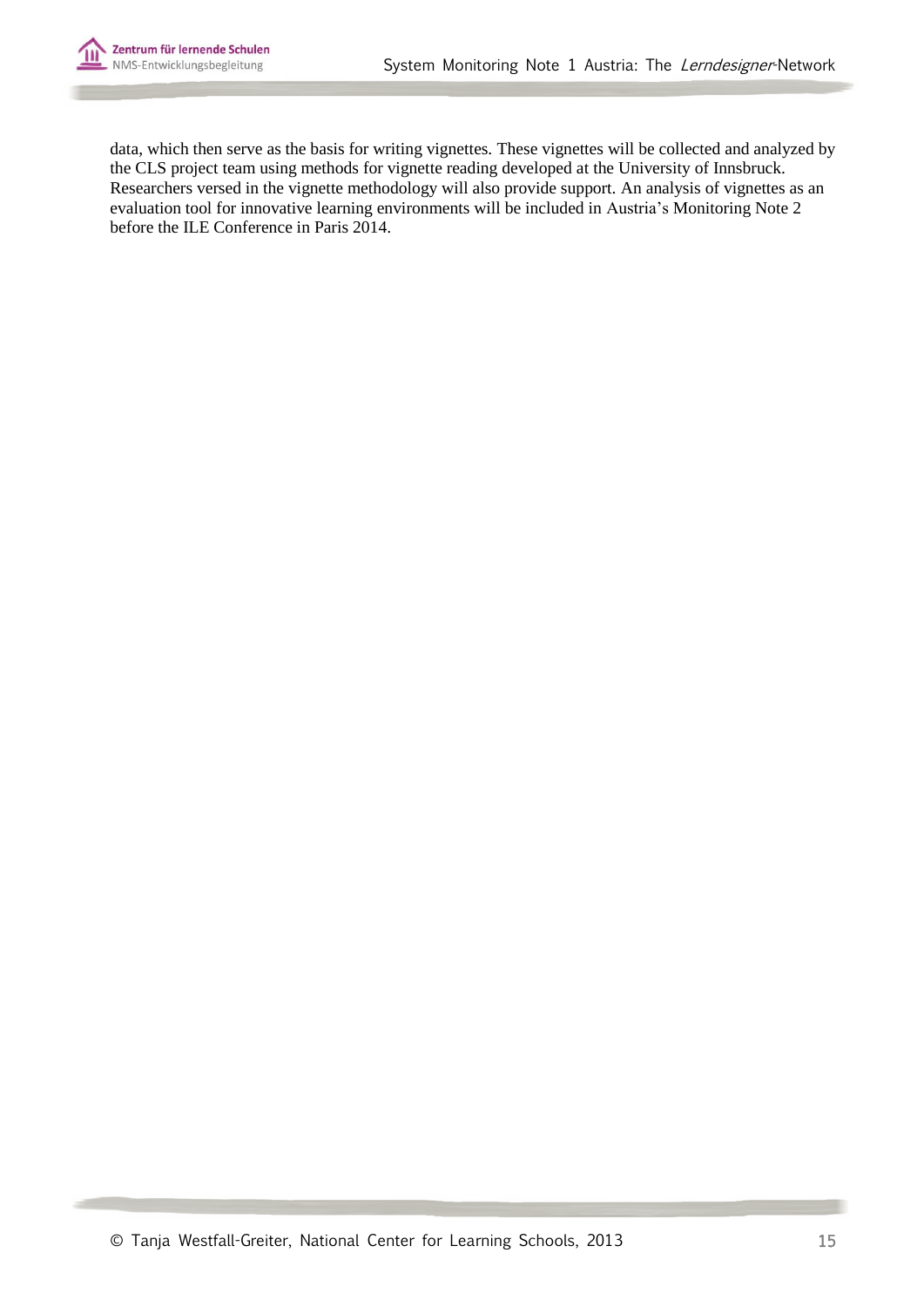# <span id="page-16-0"></span>Selected Literature

- Burow, O.-A. (2011). *Positive Pädagogik: Sieben Wege zu Lernfreude und Schulglück*. Weinheim: Beltz. DuFour, R. & Eaker, R. (1998). *Professional Learning Communities at Work: Best Practices for Enhancing Student Achievement.* Solution Tree.
- DuFour, R. (2002). The Learning-Centered Principal. In: *Educational Leadership*, Vol. 59/8, p. 12-15.
- Hattie, J. (2012). *Visible Learning for Teachers: Maximizing Impact on Learning*. London & New York: Routledge.
- Jackson, D. & Temperley, J. (2007). From professional learning community to networked learning community. In: Stoll, L. & Seashore Louis, K. (Eds.) *Professional Learning Communities: Divergence, Depth and Dilemmas*. Maidenhead: Open University Press. pp. 45-61.
- Kahlhammer, M. (2012.) "Mittendrin, statt nur dabei". Vignetten als Klangschalen des Lernens zur Professionalisierung im Rahmen von Lernateliers. *Erziehung und Unterricht*. 9/10. pp. 902-907.
- Lave, J & Wenger, E. (1991). *Situated Learning: Legitimate Peripheral Participation.* Cambridge: Cambridge University Press.
- Lortie, D. C. (1975). *Schoolteacher. A Sociological Study*. Chicago: University of Chicago Press.
- Marzano, R. J. (2003). *What Works in Schools: Translating Research into Action*. Alexandria, VA: Association for Supervision and Curriculum Development.
- Schratz, M. (2009). '*Lernseits' v*on Unterricht: Alte Muster, neue Lebenswelten was für Schulen? *Lernende Schule*, 12(46-47), pp. 16-21.
- Schratz M, Schwarz, J.F. & Westfall-Greiter, T. (2012). *Lernen als bildende Erfahrung: Vignetten in der Praxisforschung*. Innsbruck: Studienverlag.
- Schratz, M. & Westfall-Greiter, T. (2010). School-based curriculum development in Austria. In: E. Haufai Law & N. Nieveen (Eds.): Schools as Curriculum Agencies. Asian and European Perspectives on School-Based Curriculum Development. Rotterdam: Sense Publishers. pp. 167-177.
- Schley, W., Schratz, M., Hofbauer, C. & Westfall-Greiter, T. (2009). Das Konzept der NMS-Entwicklungsbegleitung als Transformationsprozess. *Erziehung und Unterricht* 7/8, pp. 686-696.
- Schrittesser, I. (2004). Professional Communities. Beiträge der Gruppendynamik zur Entwicklung professionalisierten Handelns. In: Hackl, B. & Neuweg, G. H. (Eds.): *Zur Professionalisierung pädagogischen Handelns*. Münster: LIT, pp. 131-150.
- Teacher Leadership Exploratory Consortium. (2011). Teacher Leader Model Standards. URL: http://www.teacherleaderstandards.org/downloads/TLS\_Brochure\_sm.pdf.
- Tomlinson, C.A. (2003). *Fulfilling the Promise of the Differentiated Classroom***.** Virginia: Association for Supervision and Curriculum Development.
- Tomlinson, C. A. & Imbeau, M. (2010). *Leading and Managing a Differentiated Classroom***.** Virginia: Association for Supervision and Curriculum Development.
- Wiggins, G. & McTighe, J. (2005). Understanding by Design.  $2<sup>nd</sup>$  Ed. Virginia: Association for Supervision and Curriculum Development.
- Westfall-Greiter, T. & Hofbauer, C. (2010). Shared Leadership setzt Teacher Leaders voraus: Lerndesigner/innen im Feld der Neuen Mittelschule. *Journal für Schulentwicklung*, 4, pp. 8-14.
- Westfall-Greiter, T. & Schwarz, J.F. (2012). Planning for the unplannable: Responding to (un)articulated calls in the classroom. *Phenomenology and Practice*, 6/2, pp. 121-135. URL: http://www.phandpr.org/index.php/pandp/article/view/116.

#### <span id="page-16-1"></span>Online references

Official website of the NMS: [www.neuemittelschule.at](http://www.neuemittelschule.at/)

NMS Platform: [www.nmsvernetzung.at](http://www.nmsvernetzung.at/)

NMS Parents' Platform: [www.nmseltern.at](http://www.nmseltern.at/)

Virtual Campus: [www.virtuelle-ph.at/](http://www.virtuelle-ph.at/)